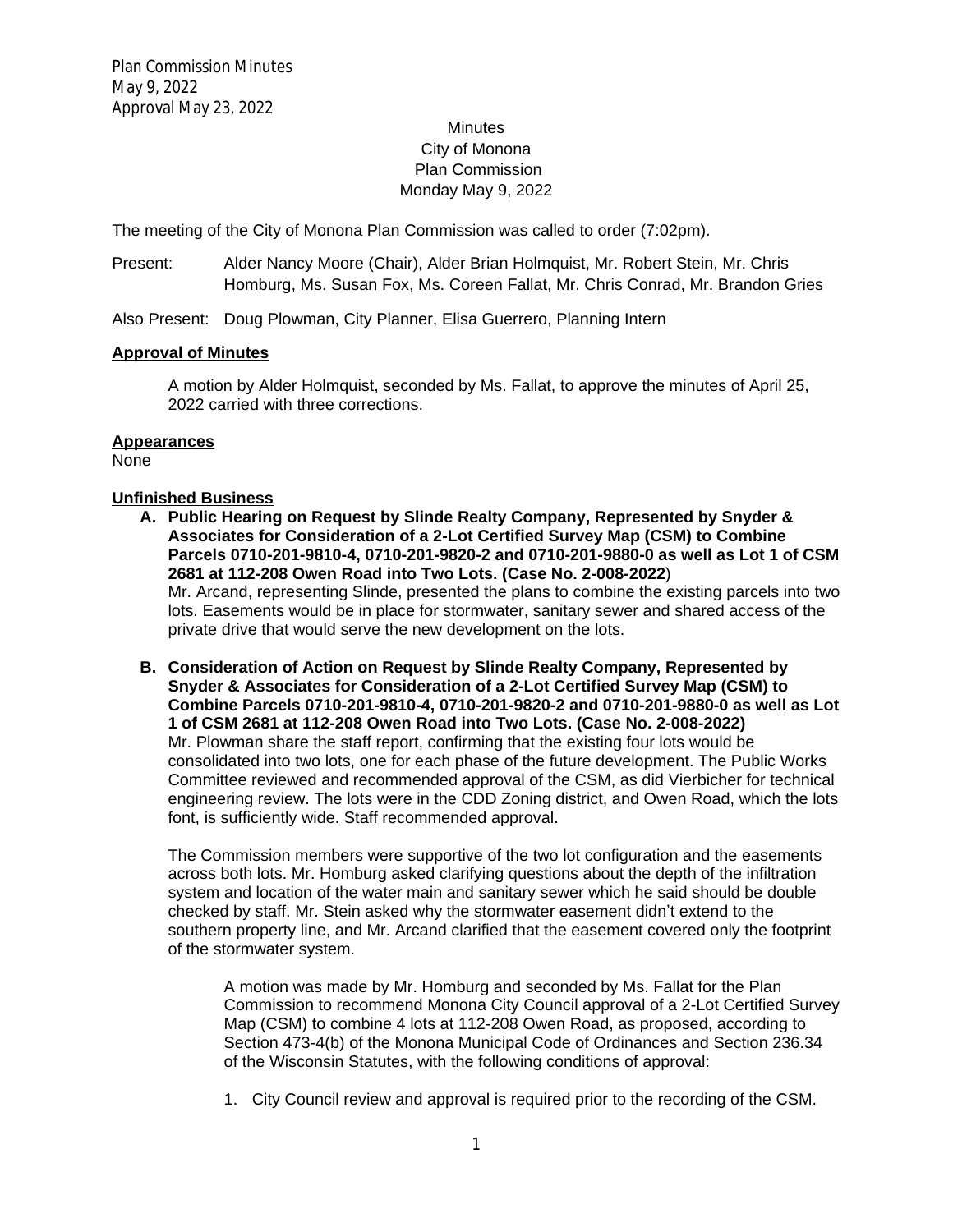- 2. Final staff approval of the CSM is required, including the edits in the review letter dated May 4 from Vierbicher, the City's engineering consultant and the Plan Commission comments from May 9.
- 3. Copies of the outlined easements for the proposed lots should be sent to the City Attorney for review and approval prior to recording of the CSM and easement agreements.

The motion carried.

### **New Business**

## **A. Public Hearing on Request by Salvatore's Tomato Pies, for Approval of a Zoning Permit for a New Outdoor Patio and Associated Fencing at 5507 Monona Drive. (Case No. 2-011-2022)**

Mr. DePula, or Salvatore's, presented two fencing options for a seasonal patio in front of the restaurant, one that was 42" tall and one that had an additional 15" decorative lattice on the top, totaling 57" tall. The fencing and patio seating would be seasonal for the warmer months of the year. Interior renovations to the building, which would allow for indoor seating, were expected to be completed by the fall. Outdoor patio seating was important to the success of the business, given changes in dining that happened because of the pandemic.

Coleen O'Keefe (5505 Monona Drive) submitted written comment in opposition to the outdoor patio and fencing.

Bill Shockley (6100 Ridgewood Ave) submitted written comment in support of the outdoor patio and fencing.

Scott Pauli (6010 Ridgewood Ave) submitted written comment in support of the outdoor patio and fencing.

Tonya Hamilton-Nisbet (5712 Winnequah Trail) submitted written comment in support of the outdoor patio and fencing.

Steven Perkins (5512 Goucher Ln), spoke to say he was not opposed to the fencing deign, but was concerned that if the patio space moved from the front to the southern side of the building, it would cause a noise issue for residents living on the west side of the restaurant.

Mr. Veserat, the owner of the restaurant building, spoke in support of the proposal, saying it would be a welcome improvement to the building and the business. He did not think the proposal would adversely affect parking for the building.

### **B. Consideration of Action on Request by Salvatore's Tomato Pies, for Approval of a Zoning Permit for a New Outdoor Patio and Associated Fencing at 5507 Monona Drive. (Case No. 2-011-2022)**

Mr. Plowman shared the staff report, noting that the zoning permit was necessary for the permanent expansion of use. The patio would hold 40 seats and the interior seating capacity was being reduced from the previous restaurant use. Suggested points of discussion were the fence design options and fence maintenance. The City attorney reviewed the deed restrictions and determined that the fence would be subject to approval from the other tenants, per the deed.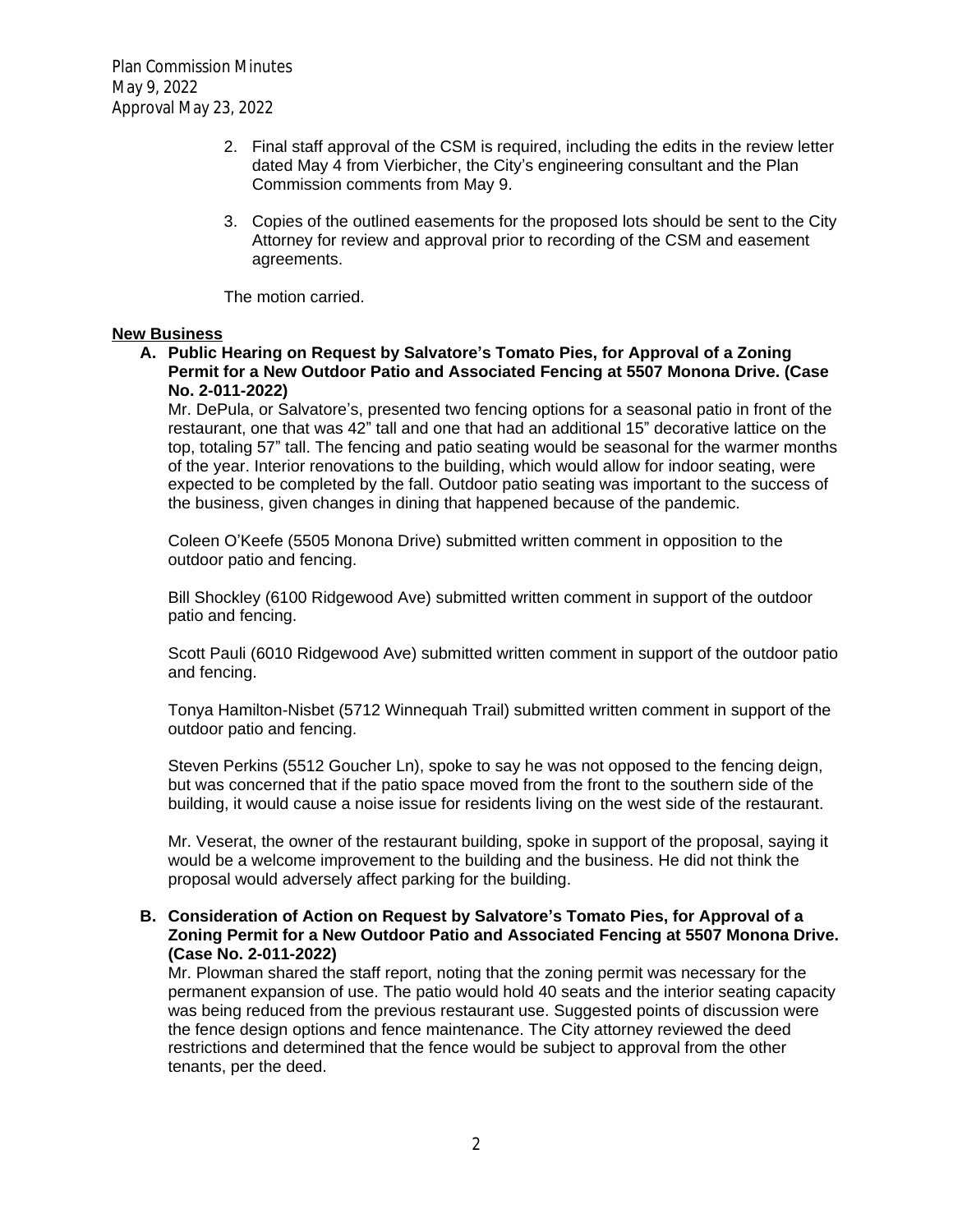Plan Commission Minutes May 9, 2022 Approval May 23, 2022

The Commissioners agreed that the 42" tall design was preferable, both in design and because the fence then complied with code requirements. They supported having outdoor seating for the restaurant and felt the fence was decorative in nature. At Ms. Fallat's request, Mr. DePula clarified that the fence would be stored inside or off site during the winter, to allow for plowing in the parking lot.

Mr. Stein, Mr. Homburg and Mr. Holmquist preferred that the restrictions about tenant approval of exterior changes in the deed be left for the building occupants to decide, rather than the Plan Commission.

A motion was made by Mr. Homburg, seconded by Mr. Gries, to approve a Zoning Permit for a new outdoor patio and associated fencing, requested by Salvatore's Tomato Pies, to be located at 5507-5511 Monona Drive, as proposed and according to Chapter 480-55 of the Monona Municipal Code of Ordinances is recommended with the following conditions of approval:

- 1. The fence shall be safely secured to planter boxes with final review and approval by the City's Building Inspector.
- 2. The fence shall be seasonal, and be installed no earlier than April 15th and removed no later than October 15th of each year.
- 3. Fencing shall be well maintained, and if there are concerns with building appearance the applicant may need to return to the Plan Commission.
- 4. If there are concerns from Police and Fire Departments, the design may need to be revised.
- 5. Any relocation of the patio shall return to the Plan Commission for further review.
- 6. The Plan Commission approves the 42" fence height with 8' panels and planters between each section of fence.
- 7. The final planter landscaping design shall be reviewed and approved by City Staff.

The motion carried unanimously.

- **C. Public Hearing on Request by Iglesia Restauracion Y Vida, Represented by Grant Signs for New Signage at 901 Femrite Drive. (Case No. S-004-2022)** Mr. Johnathan Coon, from Grant Signs, presented the proposal for a new aluminum construction monument sign. The sign would be internally illuminated such that the sign cabinet would look white during the day, but at night only the "Casa de Fe" lettering and cross image would be illuminated.
- **D. Consideration of Action on Request by Iglesia Restauracion Y Vida, Represented by Grant Signs for New Signage at 901 Femrite Drive. (Case No. S-004-2022)** Mr. Plowman shared that the new church had purchased the building in summer 2021 and was now installing a new sign. The proposed sign met code requirements, and the old monument sign would need to be removed prior to installing the new one.

The Commission members approved of the sign design and felt it was appropriate for the site. Ms. Fallat, M. Fox and Mr. Stein suggested the use of native plants in landscaping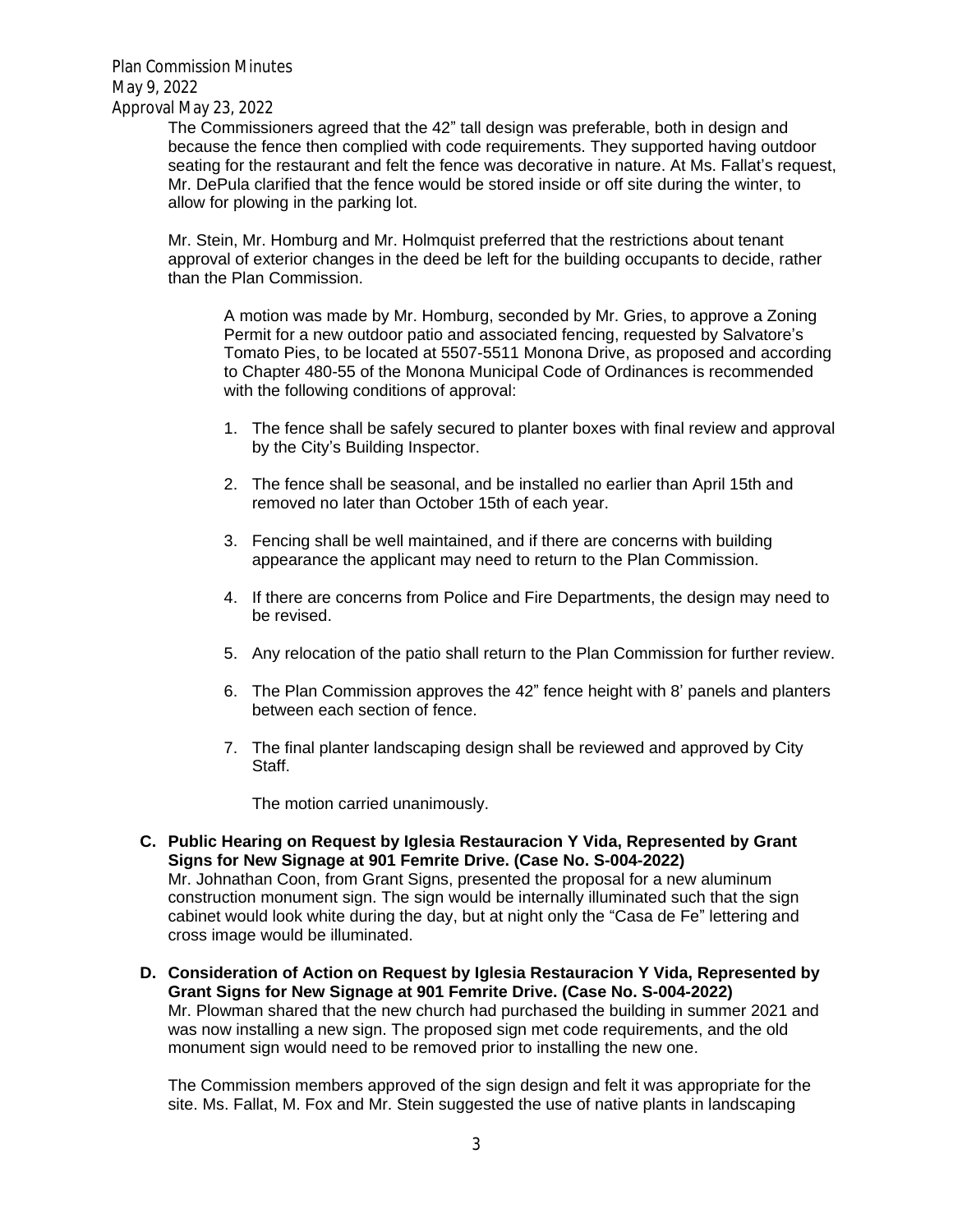around the sign. Mr. Homburg and Mr. Stein said that the sign needed to be set far enough back from the driveway to the parking lot, so as not to obstruct any views.

A motion was made by Mr. Homburg, seconded by Ms. Fox, to approve the request by Iglesia Restauracion Y Vida for one new monument sign, to be located at 901 Femrite Drive, as proposed, and according to Chapter 480 Article XII of the Monona Municipal Code of Ordinances with the following conditions of approval:

- 1. As the signs will be illuminated, an electrical permit shall be obtained from the City's Building Inspector.
- 2. If glare from the lighting is deemed excessive by the Plan Commission, then the Plan Commission may require adjustments to the lighting.
- 3. The existing sign shall be removed before installation of this replacement sign.
- 4. The final landscaping shall be reviewed and approved by City Staff.
- 5. The final sign location shall be reviewed and approved by City Staff, with a focus on the distance from the parking lot entrance.

The motion carried unanimously.

**E. Public Hearing on Possible Recommendation to City Council for an Ordinance Amendment to Chapter 480 of the Monona Municipal Code of Ordinances Regarding Shoreline Accessory Structures. (Case No. 2-012-2022)**

Mr. Plowman presented suggested changes to Monona's regulation of boathouses, to clarify the intent of existing ordinances. The suggested revisions were prompted by incoming requests for boathouses in the Single- and Two-Family Zoning Districts that did not conform with the spirit of the ordinance. The suggested clarifications included adding a definition for the term boathouse, adding a requirement that boathouses not be habitable facilities, and instating a maximum size of 450 square feet. These recommended changes were modeled after standard regulations from other municipalities and Dane County regulations. Staff also conducted an analysis of existing boathouses in GIS and found that more than half of existing boathouses would fall within the proposed maximum size.

**F. Consideration of Action on Possible Recommendation to City Council for an Ordinance Amendment to Chapter 480 of the Monona Municipal Code of Ordinances Regarding Shoreline Accessory Structures. (Case No. 2-012-2022)** Alder Moore commented that the City has seen many boathouse proposals that have to come before the ZBA, and that the code is vague, often left to the interpretation of the

inspector at the time. The proposed changes would help clarify the intent of the ordinance. Mr. Homburg supported clarifying the ordinance with a definition for boathouses, but felt that the proposed maximum size was too restrictive. He said the proposed 450 sq. ft. would be too small for many boats and suggested leaving the size allowed at 1000 square feet, as allowed for other accessory structures. Mr. Homburg felt that limiting the height of a boathouse was important, so that neighbors' views were not obstructed. He said height

should be considered on a more individual basis because some lots were much steeper than others, which affected the appropriate height of a structure. He suggested that the elevation be a foot above the Ordinary High Water Mark, rather than a 4-foot setback, to account for properties with steep slopes along the lakeshore. He opposed including regulations on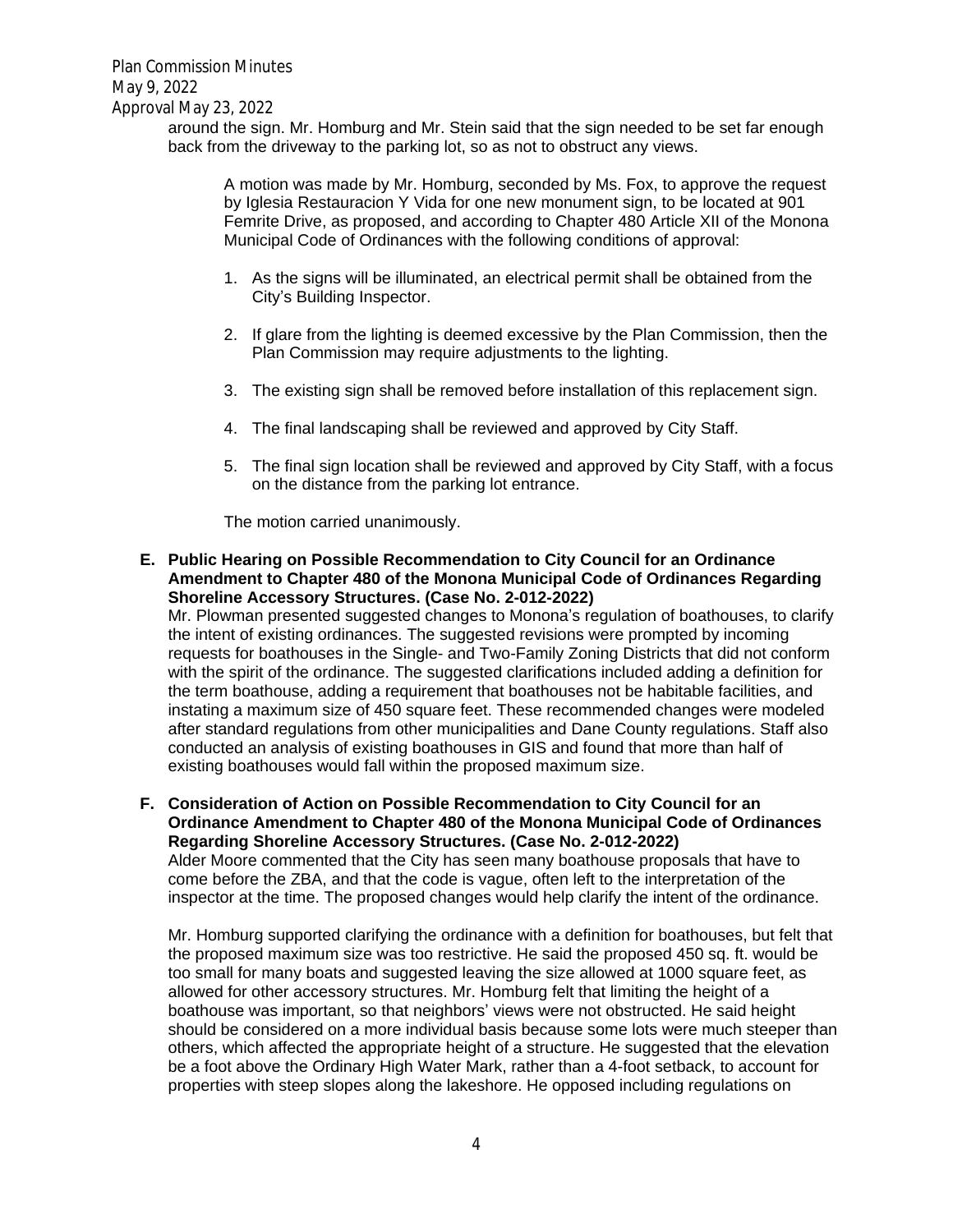heating or cooling and utility connections in boathouses and commented that if people had railings on their boathouse roofs, those railings should not obstruct views.

Ms. Fallat supported adding a clear definition of boathouses to the ordinance, and agreed that including some regulation of habitability would be important, so long as it wasn't overly restrictive. She agreed that the maximum size should be left at 1000 sq. ft and that height was important.

Mr. Gries agreed that boathouse height should be considered more individually, to preserve views. He agreed that habitability should be regulated in some way and suggested that boathouses have to be classified as primarily unoccupied, or require that a certain percentage of the structure's floor space be used for boat storage. He noted that regulating behaviors is difficult and wondered if it was possible to statements about what is permissible, versus not permissible.

Mr. Holmquist agreed that the setback from the shoreline should be height relative to the OHWM, rather than distance from the shore. He raised questions about requiring doors facing the lake and detailed restrictions on habitability, cautioning against restricting those things in boathouses but not in other accessory structures. He agreed that height restrictions were important and suggested adding language about not obstructing views into the code. He said the code should address using the roof of a boathouse as a patio and that while the use was fine, railings on top of a boathouse should be regulated such that they do not restrict neighbors' views as well. Mr. Plowman said that according to the code, movable structures would be allowed on the roof, but a permanent structure on the roof would be subject to the height restrictions.

Mr. Conrad raised questions about how habitability would be regulated and where to draw the line between habitable and non-habitable structures. Mr. Plowman noted that it would be important to draft requirements that could be enforced through the design of the building, so that City staff would be able to review requirements before a structure is built.

Ms. Fox said that a general restriction on habitability would be appropriate, but was opposed to directly regulating utilities or heating and cooling in the structure. She agreed that protecting neighbor sightlines to the lake, by restricting height, would be important.

Mr. Stein agreed that height restrictions were important, and wondered what reasoning there was behind the size restrictions on boathouses in other communities. He said that might be useful context to have for further discussions.

#### **Reports of Staff and Commission Members**

### **A. Staff Report Regarding Status of Development Project Proposals.**

- **1. Economic Development Update**
	- The Monona garden development was being reviewed by CDA before it came back for possible approval by the Plan Commission.
- **2. Potential Upcoming Plan Commission Items** Upcoming agenda items included a school use in Monona Oaks Community Church, rezoning of the Schwenn's Service lot and conditions of approval for the new Chipotle.
- **3. Updates/Discussion on Diversity, Equity, and Inclusion (DEI) Efforts** Mr. Plowman shared that the Renew Monona Loan Program had recently been adjusted to allow for increased down payment assistance for first-generation homebuyers.